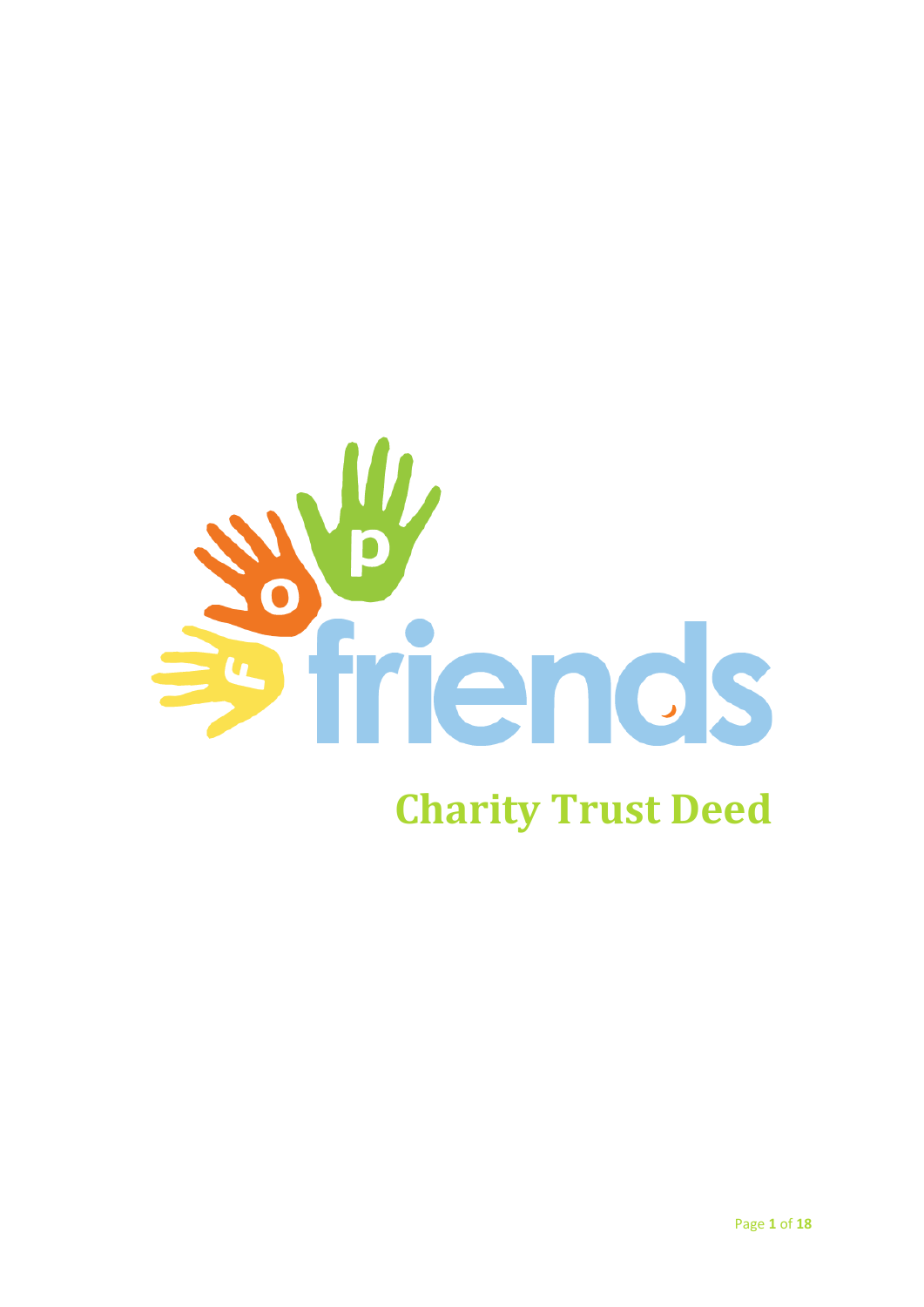# **THIS DECLARATION OF TRUST IS MADE**

the 1<sup>st</sup> day of March 2012 by

| Christopher Peter Bedford-Gay:          | 1 Cumberland Road, Sale, Cheshire, M33 3FR |
|-----------------------------------------|--------------------------------------------|
| Rachel Elizabeth Jane Almeida:          | 66 White Horse Hill, Chislehurst, BR7 6DJ  |
| Alison Catherine Louise Acosta Bedford: | 26 Langdale Road, Sale, Cheshire, M33 4EN  |
| ('the first trustees')                  |                                            |
| The first trustees hold the sum of      |                                            |
| £ 100.                                  |                                            |

on the trusts declared in this deed and they expect that more money or assets will be acquired by them on the same trusts.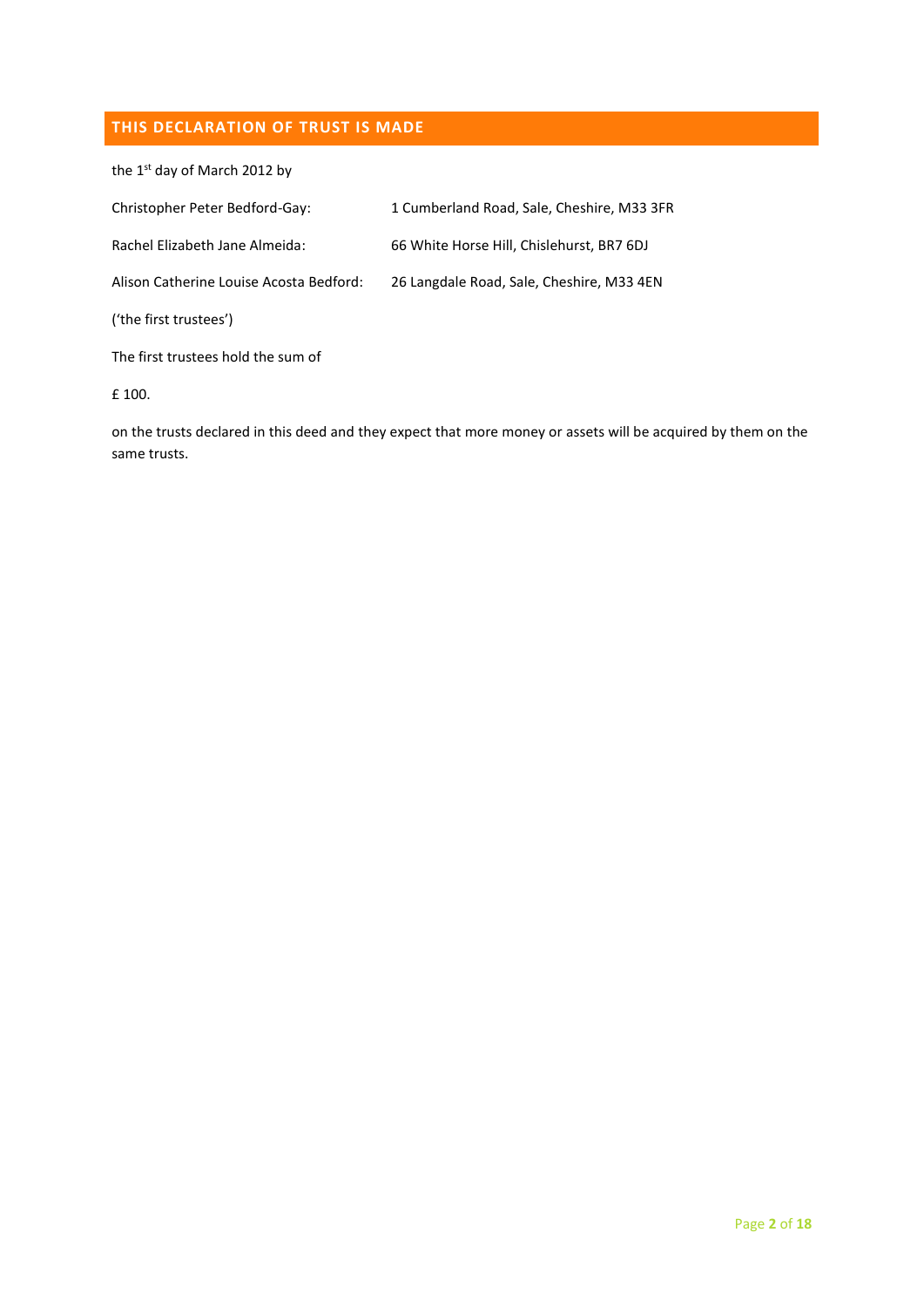# **NOW THIS DEED WITNESSES AS FOLLOWS:**

# 1. ADMINISTRATION

The charitable trust created by this deed ('the charity') shall be administered by the trustees. (In this deed, the expression 'the trustees' refers to the individuals who are the trustees of the charity at any given time. It includes the first trustees and their successors. The word 'trustee' is used to refer to any one of the trustees.)

#### 2. NAME

The charity shall be called: FOP Friends.

#### 3. OBJECTS

The objects of the charity ('the objects') are:

The relief of distress and sickness for those affected by Fibrodysplasia Ossificans Progressiva (FOP) a tragic, degenerative and debilitating condition and to improve the lives of sufferers and their families.

To raise public awareness and understanding of Fibrodysplasia Ossificans Progressiva (FOP) and to promote education and research into the study and cure of FOP and related conditions.

To support charities and organisations undertaking charitable activities in both the UK and abroad who fund research, provide help, support, care and treatment for people affected by FOP and related conditions.

To support organisations researching treatments and a cure for FOP and related conditions.

The charity will carry out these objects by:

- Funding research related to the treatment and cure of FOP and related conditions.
- Funding organisations or charities in researching, providing help, support, care or treatment of FOP and related conditions.

# 4. APPLICATION OF INCOME AND CAPITAL

The trustees must apply the income and, at their discretion all or part of the capital, of the charity in furthering the objects.

# 5. POWERS

In addition to any other powers they have, the trustees may exercise any of the following powers in order to further the objects (but not for any other purpose):

(1) to raise funds. In exercising this power, the trustees must not undertake any taxable permanent trading activity and must comply with any releva nt statutory regulations;

(2) to buy, take on lease or in exchange, hire or otherwise acquire property and to maintain and equip it for use;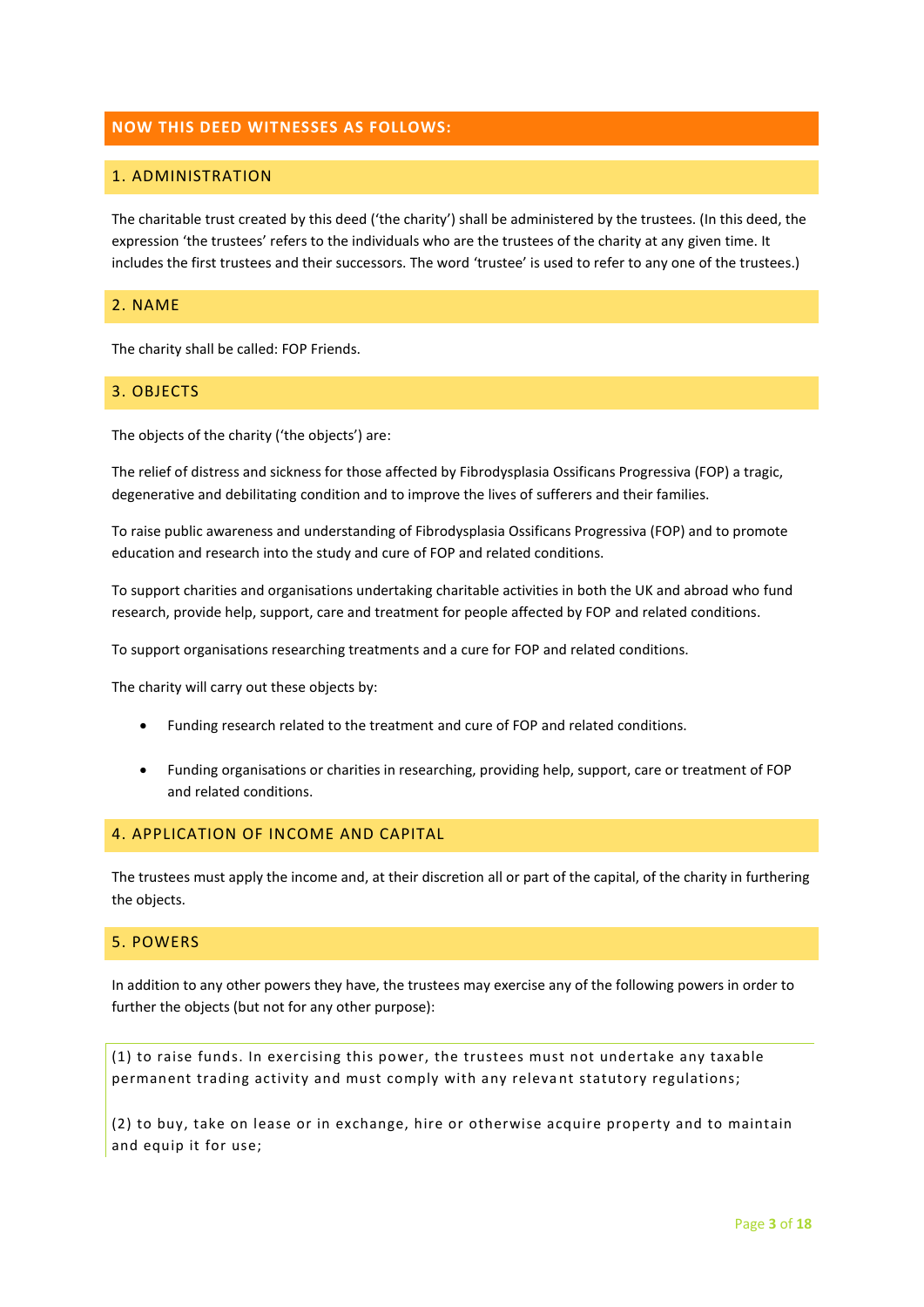(3) to sell, lease or otherwise dispose of all or any part of the property belonging to the charity. In exercising this power, the trustees must comply as appropriate with sections 36 and 37 of the Charities Act 1993, as amended by the Charities Act 2006;

(4) to borrow money and to charge the whole or any part of the property belonging to the charity as security for repayment of the money borrowed. The trustees must comply as appropriate with sections 38 and 39 of the Charities Act 1993, as amended by the Charities Act 2006, if they wish to mortgage land owned by the charity;

(5) to co-operate with other charities, voluntary bodies and statutory authorities and to exchange information and advice with them;

(6) to establish or support any charitable trusts, associations or institutions formed for any of the charitable purposes included in the objects;

(7) to acquire, merge with or enter into any partnership or joint venture arrangement with any other charity formed for any of the objects;

(8) to create such advisory committees as the trustees think fit;

(9) to employ and remunerate such staff as are necessary for carrying out the work of the charity;

(10) to do any other lawful thing that is necessary or desirable for the achievement of the objects.

#### 6. STATUTORY POWERS

Nothing in this deed restricts or excludes the exercise by the trustees of the powers given by the Trustee Act 2000 as regards investment, the acquisition or disposal of land and the employment of agents, nominees and custodians.

# 7. DELEGATION

(1) In addition to their statutory powers, the trustees may delegate any of their powers or functions to a committee of two or more trustees. A committee must act in accordance with any directions given by the trustees. It must report its decisions and activities fully and promptly to the trustees. It must not incur expenditure on behalf of the charity except in accordance with a budget previously agreed by the trustees.

(2) The trustees must exercise their powers jointly at properly convened meetings except where they have:

(a) delegated the exercise of the powers (either under this provision or under any statutory provision), or

(b) made some other arrangements, by regulations under clause 22.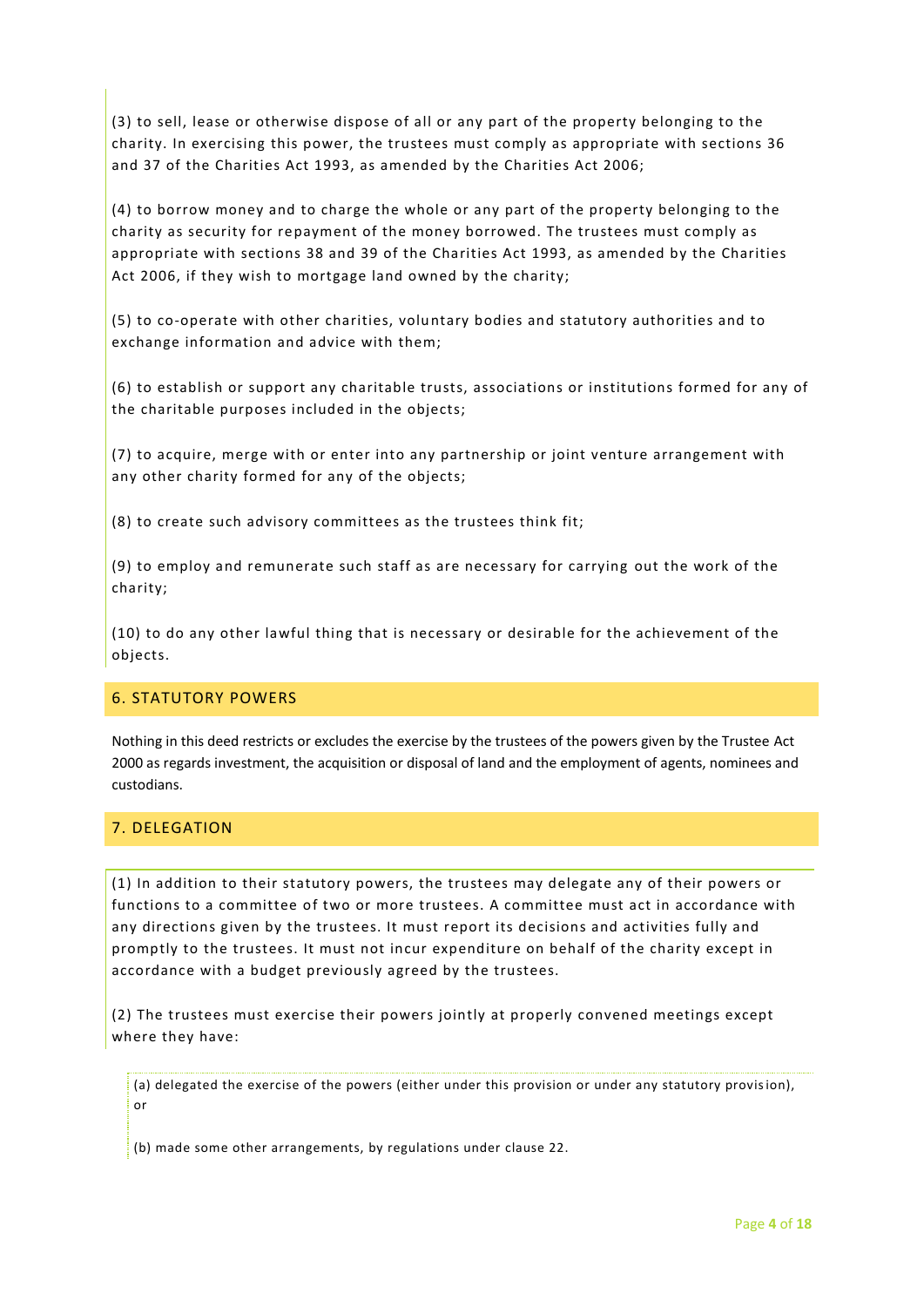(3) The trustees must consider from time to time whether the powers or functions which they have delegated should continue to be delegated.

#### 8. DUTY OF CARE AND EXTENT OF LIABILITY

(1) When exercising any power (whether given to them by this deed, or by statute, or by any rule of law) in administering or managing the charity, each of the trustees must use the level of care and skill that is reasonable in the circumstances, taking into account any special knowledge or experience that he or she has or claims to have ('the duty of care').

(2) No trustee, and no one exercising powers or responsibilities that have been delegated by the trustees, shall be liable for any act or failure to act unless, in acting or in failing to act, he or she has failed to discharge the duty of care.

#### 9. APPOINTMENT OF TRUSTEES

(1) There must be at least three trustees. Apart from the first trustees, every trustee must be appointed for a term of 2 years by a resolution of the trustees passed at a special meeting called under clause 15 of this deed.

(2) In selecting individuals for appointment as trustees, the trustees must have regard to the skills, knowledge and experience needed for the effective administration of the charity.

(3) The trustees must keep a record of the name and address and the dates of appointment, re-appointment and retirement of each trustee.

(4) The trustees must make available to each new trustee, on his or her first appointme nt:

(a) a copy of this deed and any amendments made to it;

(b) a copy of the charity's latest report and statement of accounts.

## 10. ELIGIBILITY FOR TRUSTEESHIP

(1) No one shall be appointed as a trustee:

(a) if he or she is under the age of 18 years; or

(b) if he or she would at once be disqualified from office under the provisions of clause 11 of this deed.

(2) No one shall be entitled to act as a trustee whether on appointment or on any re appointment as trustee until he or she has expressly acknowledged, in whatever way the trustees decide, his or her acceptance of the office of trustee of the charity.

## 11. TERMINATION OF TRUSTEESHIP

A trustee shall cease to hold office if he or she: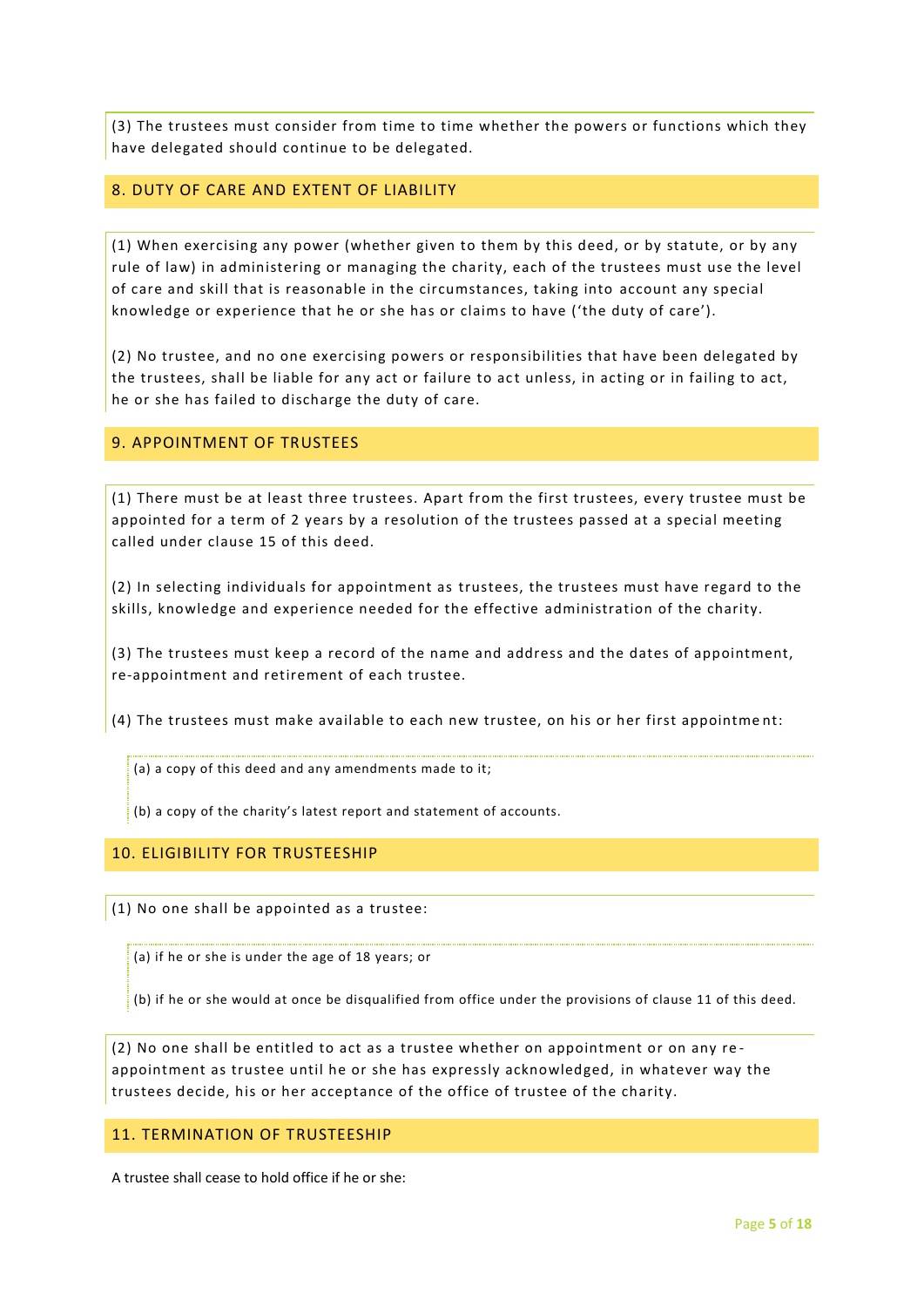(1) is disqualified for acting as a trustee by virtue of section 72 of th e Charities Act 1993 or any statutory re-enactment or modification of that provision;

(2) becomes incapable by reason of mental disorder, illness or injury of managing his or her own affairs;

(3) is absent without the permission of the trustees from all th eir meetings held within a period of six months and the trustees resolve that his or her office be vacated; or

(4) notifies to the trustees a wish to resign (but only if enough trustees will remain in office when the notice of resignation takes effect to form a quorum for meetings).

## 12. VACANCIES

If a vacancy occurs the trustees must note the fact in the minutes of their next meeting. Any eligible trustee may be re-appointed. If the number of trustees falls below the quorum in Clause 17(1), none of the powers or discretions conferred by this deed or by law on the trustees shall be exercisable by the remaining trustees except the power to appoint new trustees.

#### 13. ORDINARY MEETINGS

The trustees must hold at least two ordinary meetings each year. Meetings may take any form, including videoconferencing and teleconferencing, as determined by the trustees.

#### 14. CALLING MEETINGS

Ordinary meetings may be called at any time by the person elected to chair meetings of the trustees or by any two trustees.

Not less than ten days' clear notice must be given to the other trustees. The first meeting of the trustees must be called by Christopher Peter Bedford-Gay or, if no meeting has been called within three months after the date of this deed, by any two of the trustees.

# 15. SPECIAL MEETINGS

A special meeting may be called at any time by the person elected to chair meetings of the trustees or by any two trustees. Not less than four days' clear notice must be given to the other trustees of the matters to be discussed at the meeting. However, if those matters include the appointment of a trustee or a proposal to amend any of the trusts of this deed, not less than ten days' notice must be given. A special meeting may be called to take place immediately after or before an ordinary meeting.

# 16. CHAIRING OF MEETINGS

The trustees at their first ordinary meeting in each year must elect one of their number to chair their meetings. The person elected shall always be eligible for re-election. If that person is not present within ten minutes after the time appointed for holding a meeting, or if no one has been elected, or if the person elected has ceased to be a trustee, the trustees present must choose one of their number to chair the meeting.

The person elected to chair meetings of the trustees shall have no other additional functions or powers except those conferred by this deed or delegated to him or her by the trustees.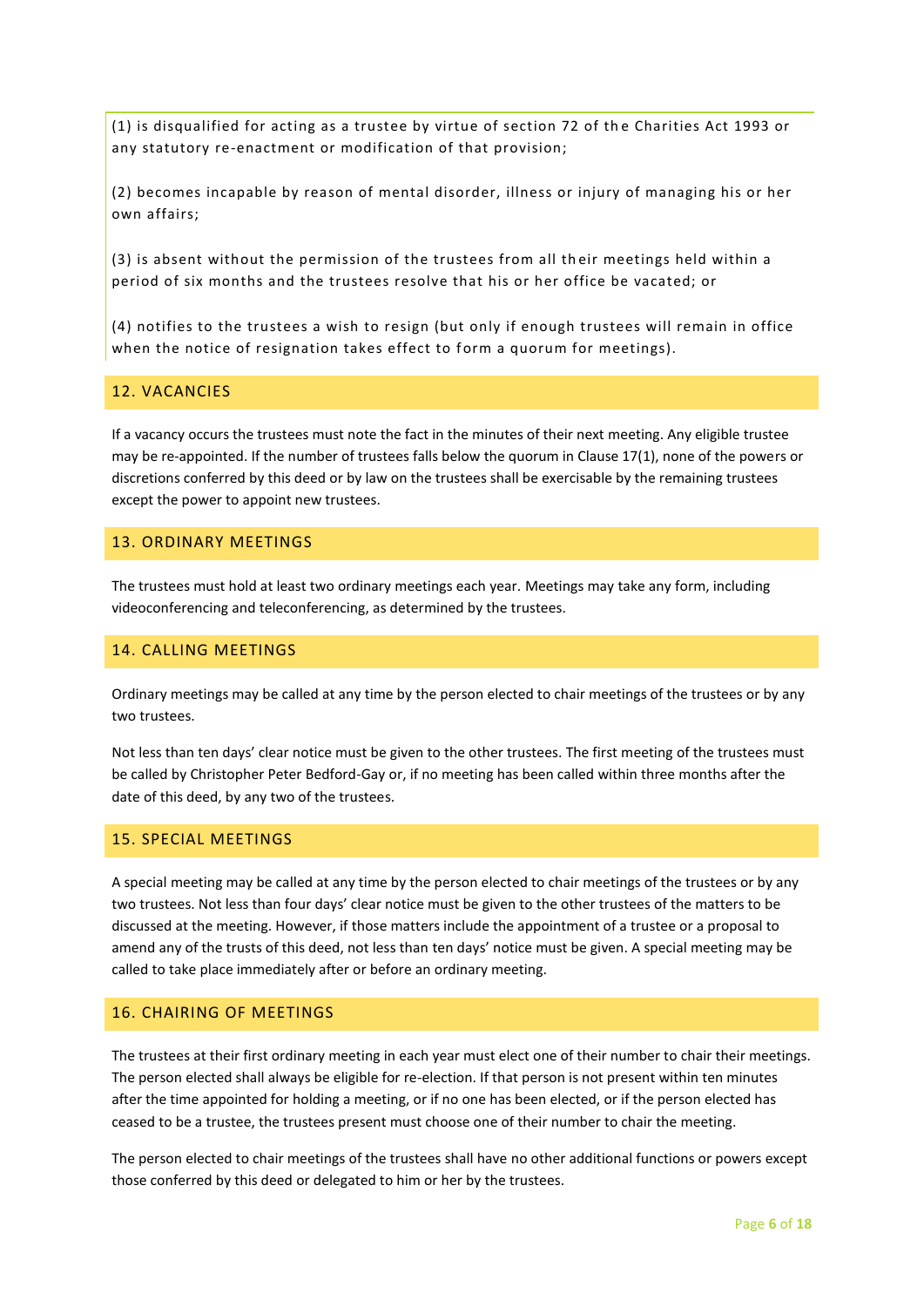# 17. QUORUM

(1) Subject to the following provision of this clause, no business shall be conducted at a meeting of the trustees unless at least one-third of the total number of trustees at the time, or two trustees (whichever is the greater) are present throughout the meeting.

(2) The trustees may make regulations specifying different quorums for meetings dealing with different types of business.

#### 18. VOTING

At meetings, decisions must be made by a majority of the trustees present and voting on the question. The person chairing the meeting shall have a casting vote whether or not he or she has voted previously on the same question but no Trustee in any other circumstances shall have more than one vote.

#### 19. CONFLICTS OF INTERESTS AND CONFLICTS OF LOYALTIES

A charity trustee must:

(1) declare the nature and extent of any interest, direct or indirect, which he or she has in a proposed transaction or arrangement with the charity or in any transaction or arrangement entered into by the charity which has not been previously declared; and

(2) absent himself or herself from any discussions of the charity trustees in which it is possible that a conflict will arise between his or her duty to act solely in the interests of the charity and any personal interest (including but not limited to any personal financial interest).

Any charity trustee absenting himself or herself from any discussions in accordance with this clause must not vote or be counted as part of the quorum in any decision of the charity trustees on the matter.

#### 20. SAVING PROVISIONS

(1) Subject to sub-clause (2) of this clause, all decisions of the charity trustees, or of a committee of the charity trustees, shall be valid notwithstanding the participation in any vote of a charity trustee:

(a) who is disqualified from holding office;

(b) who had previously retired or who had been obliged by this deed to vacate office;

(c) who was not entitled to vote on the matter, whether by reason of a conflict of interests or otherwise

if without the vote of that charity trustee and that charity trustee being counted in the quorum, the decision has been made by a majority of the charity trustees at a quorate meeting.

(2) Sub-clause (1) of this clause does not permit a charity trustee to keep any benefit that may be conferred upon him or her by a resolution of the charity trustees or of a committee of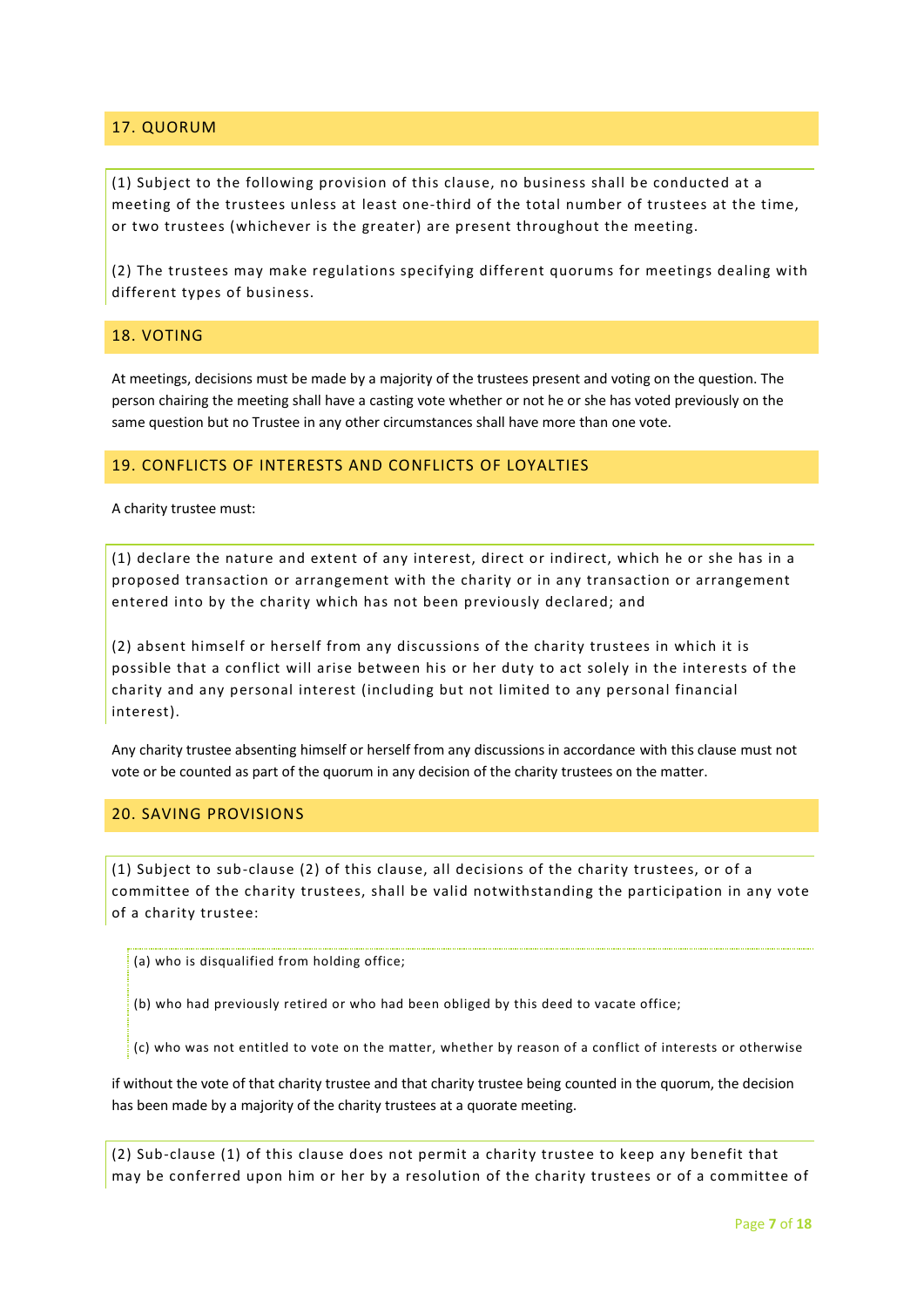charity trustees if, but for sub-clause (1), the resolution would have been void, or if the charity trustee has not complied with clause 19 (Conflicts of interests and conflicts of loyalties).

#### 21. MINUTES

The trustees must keep minutes, in books kept for the purpose or by such other means as the trustees decide, of the proceedings at their meetings. In the minutes the trustees must record their decisions and, where appropriate, the reasons for those decisions. The trustees must approve the minutes in accordance with the procedures, laid down in regulations made under clause 22 of this deed.

# 22. GENERAL POWER TO MAKE REGULATIONS

(1) The trustees may from time to time make regulations for the management of the charity and for the conduct of their business, including

(a) the calling of meetings;

(b) methods of making decisions in order to deal with cases or urgency when a meeting is impractical;

(c) the deposit of money at a bank;

(d) the custody of documents; and

(e) the keeping and authenticating of records. (If regulations made under this clause permit records of the charity to be kept in electronic form and requires a trustee to sign the record, the regulations must specify a method of recording the signature that enables it to be properly authenticated.)

(2) The trustees must not make regulations which are inconsistent with anything in this deed.

# 23. DISPUTES

If a dispute arises between the trustees about the validity or propriety of anything done by the charity trustees under this deed, and the dispute cannot be resolved by agreement, the trustees party to the dispute must first try in good faith to settle the dispute by mediation before resorting to litigation.

#### 24. ACCOUNTS, ANNUAL REPORT AND ANNUAL RETURN

The trustees must comply with their obligations under the Charities Act 1993, as amended by the Charities Act 2006, with regard to:

(1) the keeping of accounting records for the charity;

(2) the preparation of annual statements of account for the charity;

(3) the auditing or independent examination of the statements of account of the charity;

(4) the transmission of the statements of account of the charity to the Commission;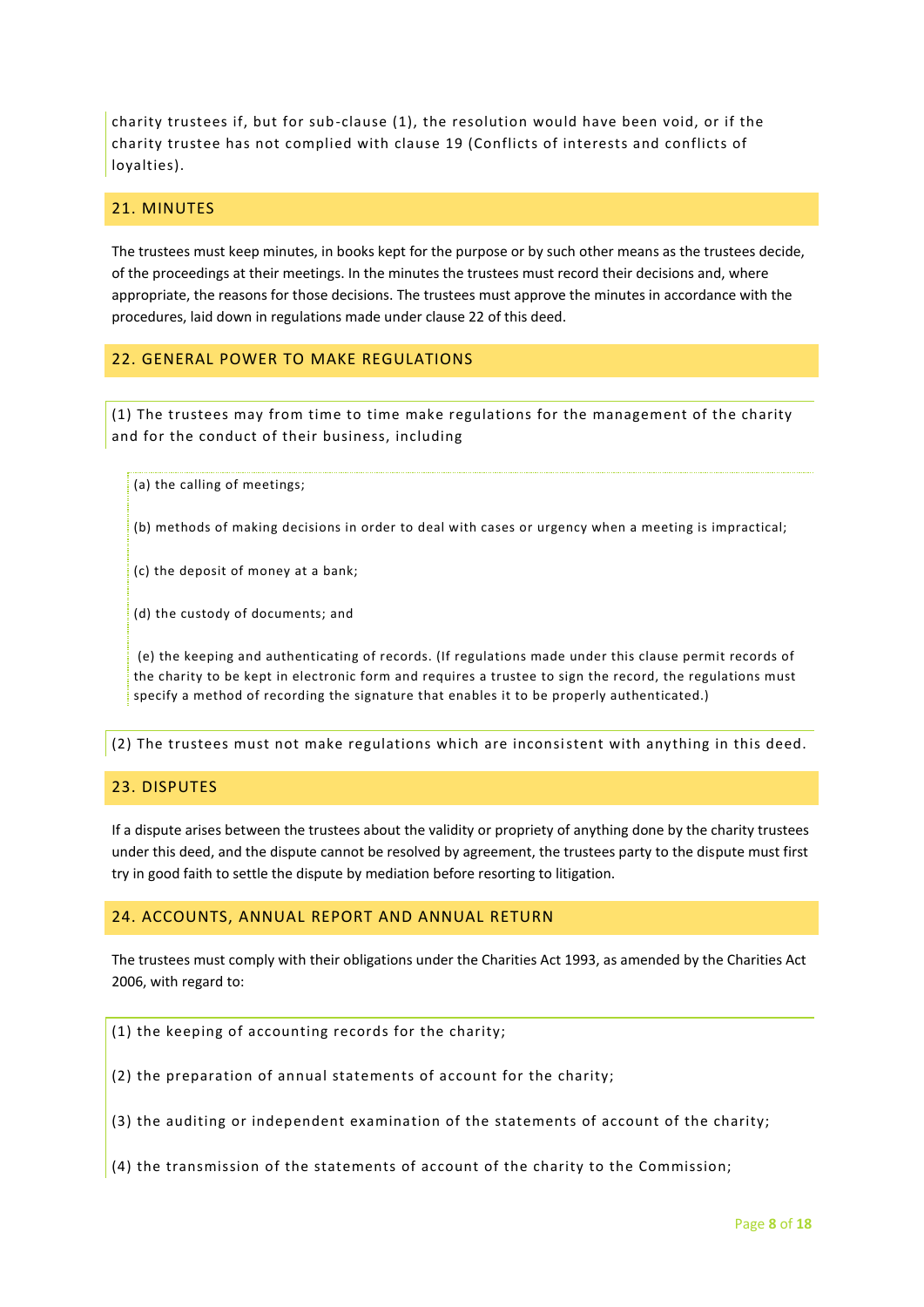(5) the preparation of an Annual Report and its transmission to the Commission;

(6) the preparation of an Annual Return and its transmission to the Commission.

#### 25. REGISTERED PARTICULARS

The trustees must notify the Commission promptly of any changes to the charity's entry on the Central Register of Charities.

# 26. BANK ACCOUNT

Any bank or building society account in which any of the funds of the charity are deposited must be operated by the trustees and held in the name of the charity. Unless the regulations of the trustees make other provision, all cheques and orders for the payment of money from such an account shall be signed or witnessed by at least two trustees.

#### 27. APPLICATION OF INCOME AND PROPERTY

(1) The income and property of the charity must be applied solely towards the promotion of the objects.

(a) A charity trustee is entitled to be reimbursed out of the property of the charity or may pay out of such property reasonable expenses properly incurred by him or her when acting on behalf of the charity.

(b) A charity trustee may benefit from trustee indemnity insurance cover purchased at the charity's expense in accordance with, and subject to the conditions in, section 73F of the Charities Act 1993.

(2) Subject to clause 28, none of the income or property of the charity may be paid or transferred directly or indirectly by way of dividend, bonus, or otherwise by way of profit to any charity trustee.

#### 28. BENEFITS AND PAYMENTS TO CHARITY TRUSTEES AND CONNECTED

#### (1) General provisions

No charity trustee or connected person may:

(a) buy or receive any goods or services from the charity on terms preferential to those applicable to members of the public;

(b) sell goods, services or any interest in land to the charity;

(c) be employed by, or receive any remuneration from, the charity;

(d) receive any other financial benefit from the charity;

unless the payment or benefit is permitted by sub-clause (2) of this clause or authorised by the court or the Charity Commission ('the Commission'). In this clause a 'financial benefit' means a benefit, direct or indirect, which is either money or has a monetary value.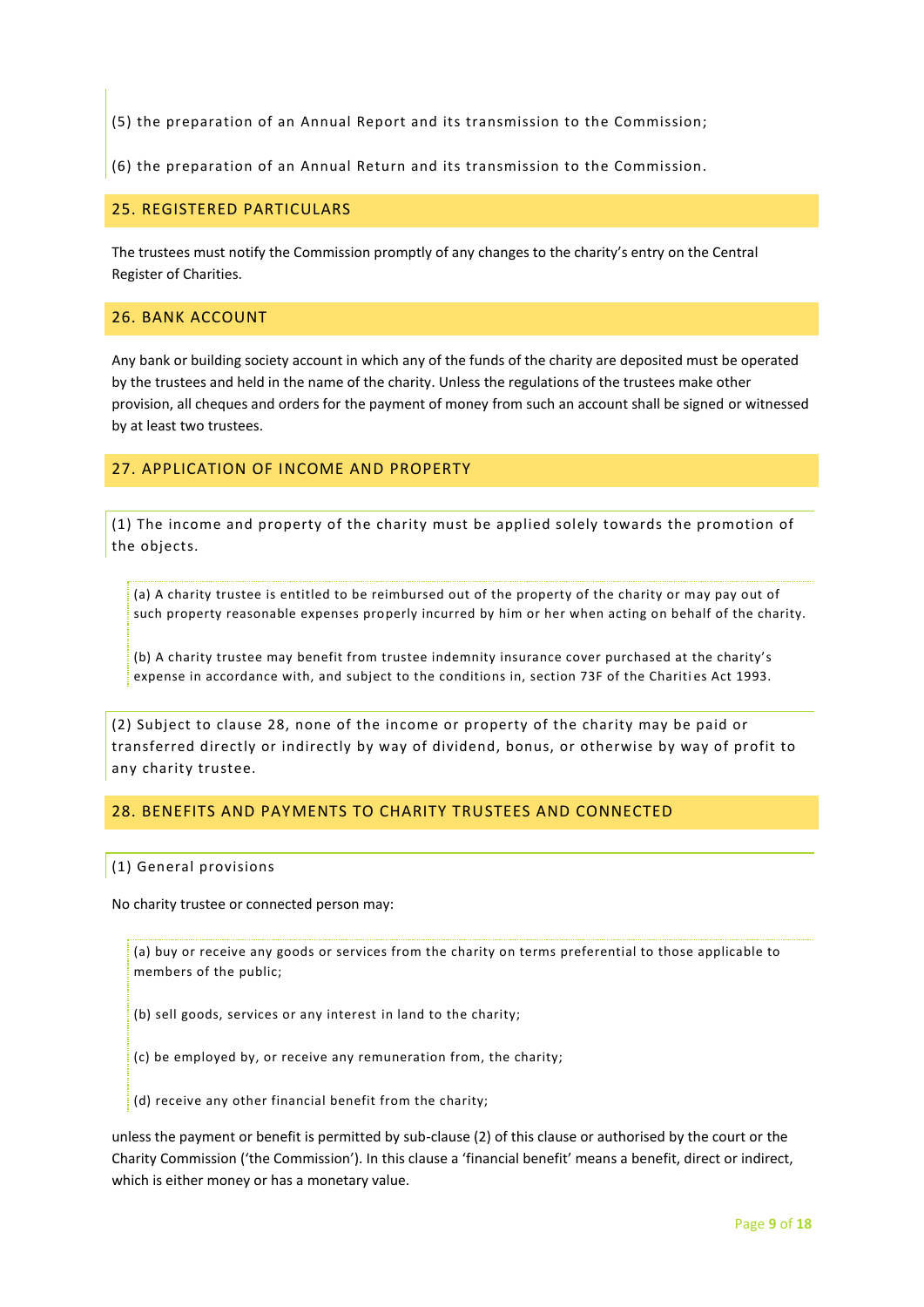#### (2) Scope and powers permitting trustees' or connected persons' benefits

(a) A charity trustee or connected person may receive a benefit from the charity in the capacity of a beneficiary of the charity provided that a majority of the trustees do not benefit in this way.

(b) A charity trustee or connected person may enter into a contract for the supply of services, or of goods that are supplied in connection with the provision of services, to the charity where that is permitted in accordance with, and subject to, the conditions in, section 73A to 73C of the Charities Act 1993.

(c) Subject to sub-clause (3) of this clause a charity trustee or connected person may provide the charity with goods that are not supplied in connection with services provided to the charity by charity trustee or connected person.

(d) A charity trustee or connected person may receive interest on money lent to the charity at a reasonable and proper rate which must be 2% (or more) per annum below the base rate of a clearing bank to be selected by the charity trustees.

(e) A charity trustee or connected person may receive rent for premises let by the trustee or connected person to the charity. The amount of the rent and the other terms of the lease must be reasonable and proper. The charity trustee concerned must withdraw from any meeting at which such a proposal or the rent or other terms of the lease are under discussion.

(f) A charity trustee or connected person may take part in the normal trading and fundraising activities of the charity on the same terms as members of the public.

#### (3) Payment for the supply of goods only – controls

The charity and its charity trustees may only rely upon the authority provided by sub-clause (2)(c) of this clause if each of the following conditions is satisfied:

(a) The amount or maximum amount of the payment for the goods is set out in an agreement in writing between the charity and the charity trustee or connected person supplying the goods ('the supplier') under which the supplier is to supply the goods in question to or on behalf of the charity.

(b) The amount or maximum of the payment for the goods in question does not exceed what is reasonable in the circumstances for the supply of the goods in question.

(c) The other charity trustees are satisfied that it is in the best interests of the charity to contract with the supplier rather than someone who is not a charity trustee or connected person. In reaching that decision the charity trustees must balance the advantage of contracting with a charity trustee or connected person against the disadvantages of doing so.

(d) The supplier is absent from the part of the meeting at which there is discussion of the proposal to enter into a contract or arrangement with him or her or it with regard to the supply of goods to the charity.

(e) The supplier does not vote on any such matter and is not to be counted when calculating whether a quorum of trustees is present at the meeting.

(f) The reason for their decision is recorded by the charity trustees in the minute book.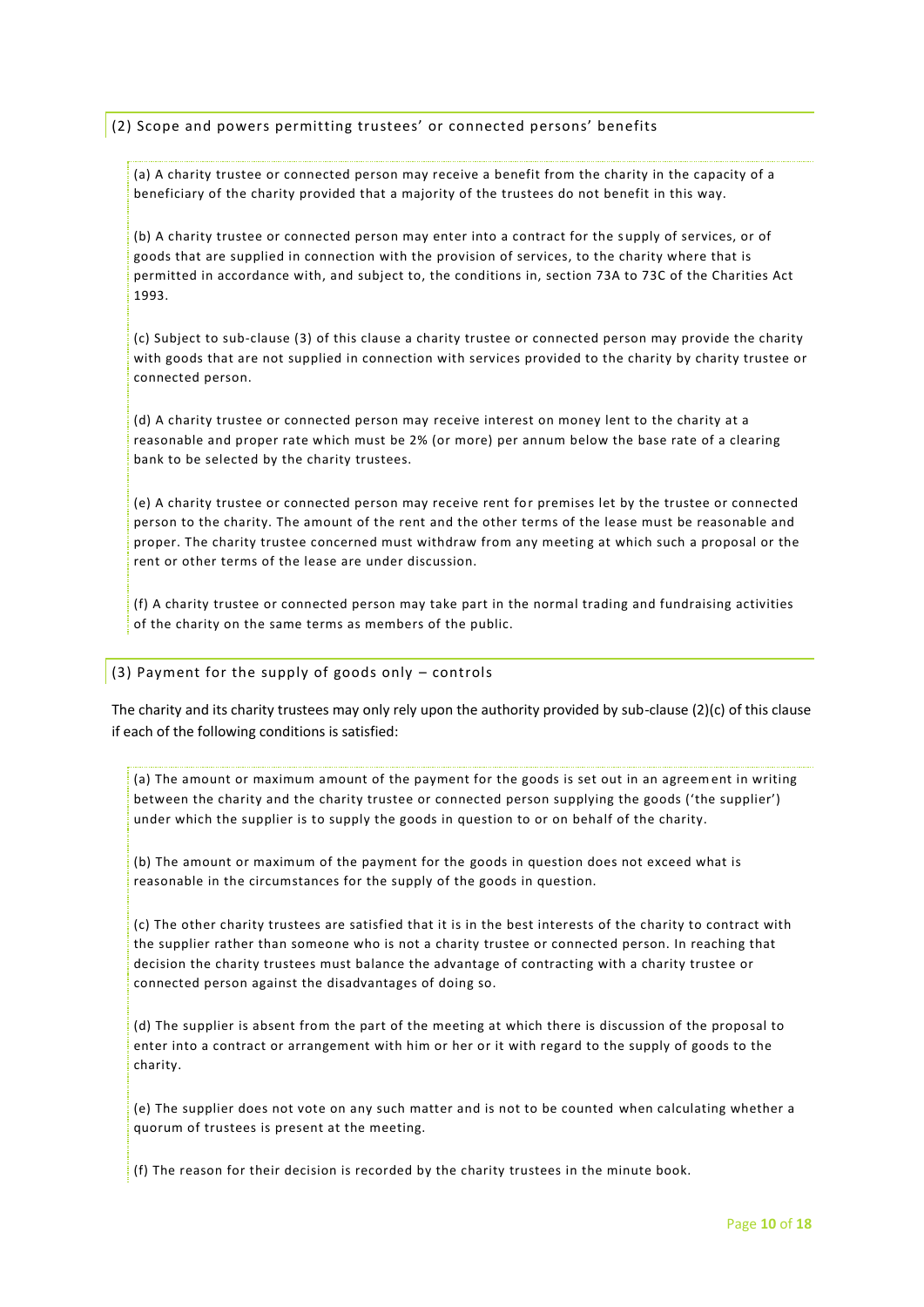(g) A majority of the charity trustees then in office are not in receipt of remuneration or payments authorised by clause 28.

(4) In sub-clauses (2)-(3) of this clause:

(a) 'charity' shall include any company in which the charity:

- (i) holds more than 50% of the shares; or
- (ii) controls more than 50% of the voting rights attached to the shares; or

(iii) has the right to appoint one or more trustees to the board of the company.

(b) In sub-clauses (2) and (3) of this clause 'connected person' includes any person within the definition set out in clause 33 (Interpretation).

# 29. REPAIR AND INSURANCE

The trustees must keep in repair and insure to their full value against fire and other usual risks all the buildings of the charity (except those buildings that are required to be kept in repair and insured by a tenant). They must also insure suitably in respect of public liability and employer's liability.

#### 30. EXPENSES

The trustees may use the charity's funds to meet any necessary and reasonable expenses which they incur in the course of carrying out their responsibilities as trustees of the charity.

## 31. AMENDMENT OF TRUST DEED

(1) The trustees may amend the provisions of this deed, provided that:

(a) no amendment may be made to clause 3 (Objects), clause 8 (Duty of care and extent of liability), clause 27 (Application of income and property) and clause 28 (Benefits and payments to charity trustees and connected persons) , clause 32 (Dissolution) or this clause without the prior consent in writing of the Commission; and

(b) no amendment may be made that would have the effect of making the charity cease to be a charity at law.

(c) no amendment may be made to alter the objects if the change would undermine or work against the previous objects of the charity.

(2) Any amendment of this deed must be made by deed following a decision of the trustees made at a special meeting.

(3) The trustees must send to the Commission a copy of the deed effecting any amendment made under this clause within three months of it being made.

#### 32. DISSOLUTION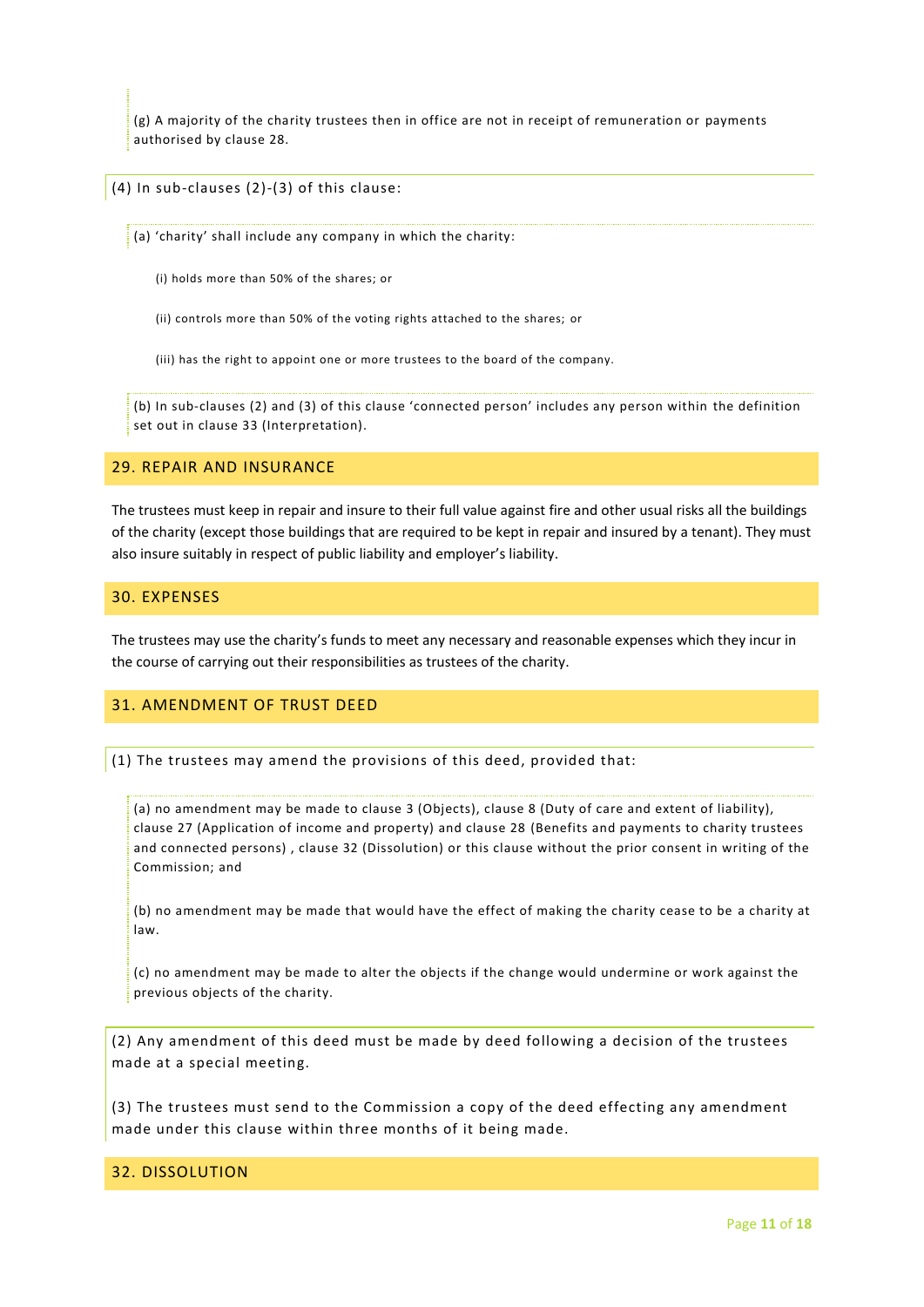(1) The trustees may dissolve the charity if they decide that it is necessary or desirable to do so. To be effective, a proposal to dissolve the charity must be passed at a special meeting by a two-thirds' majority of the trustees. Any assets of the charity that are left after the charity's debts have been paid ('the net assets') must be given:

(a) to another charity (or other charities) with objects that are the same or similar to the charity's own, for the general purposes of the recipient charity (or charities); or

(b) to any charity for use for particular purposes which fall within the charity's objects.

(2) The Commission must be notified promptly that the charity has been dissolved and, if the trustees were obliged to send the charity's accounts to the Commission for the accounting period which ended before its dissolution, they must send the Commission the charity's final accounts.

# 33. INTERPRETATION

(1) In this deed:

all references to particular legislation are to be understood as references to legislation in force at the date of this deed and also to any subsequent legislation that adds to, modifies or replaces that legislation

(2) 'connected person' means:

(a) a child, parent, grandchild, grandparent, brother or sister of the trustee;

(b) the spouse or civil partner of the trustee or of any person falling within paragraph (a) a bove;

(c) a person carrying on business in partnership with the trustee or with any person falling within paragraph (a) or (b) above;

(d) an institution which is controlled –

(i) by the trustee or any connected person falling within paragraph (a), (b), or (c) above; or

(ii) by two or more persons falling within sub-paragraph (d)(i), when taken together

(e) a body corporate in which –

(i) the charity trustee or any connected person falling within paragraphs (a) to (c) has a substantial interest; or

(ii) two or more persons falling within sub-paragraph (e)(i) who, when taken together, have a substantial interest.

(3) Paragraphs 2 to 4 of Schedule 5 to the Charities Act 1993 apply for the purposes of interpreting the terms used in sub-clause (2) above.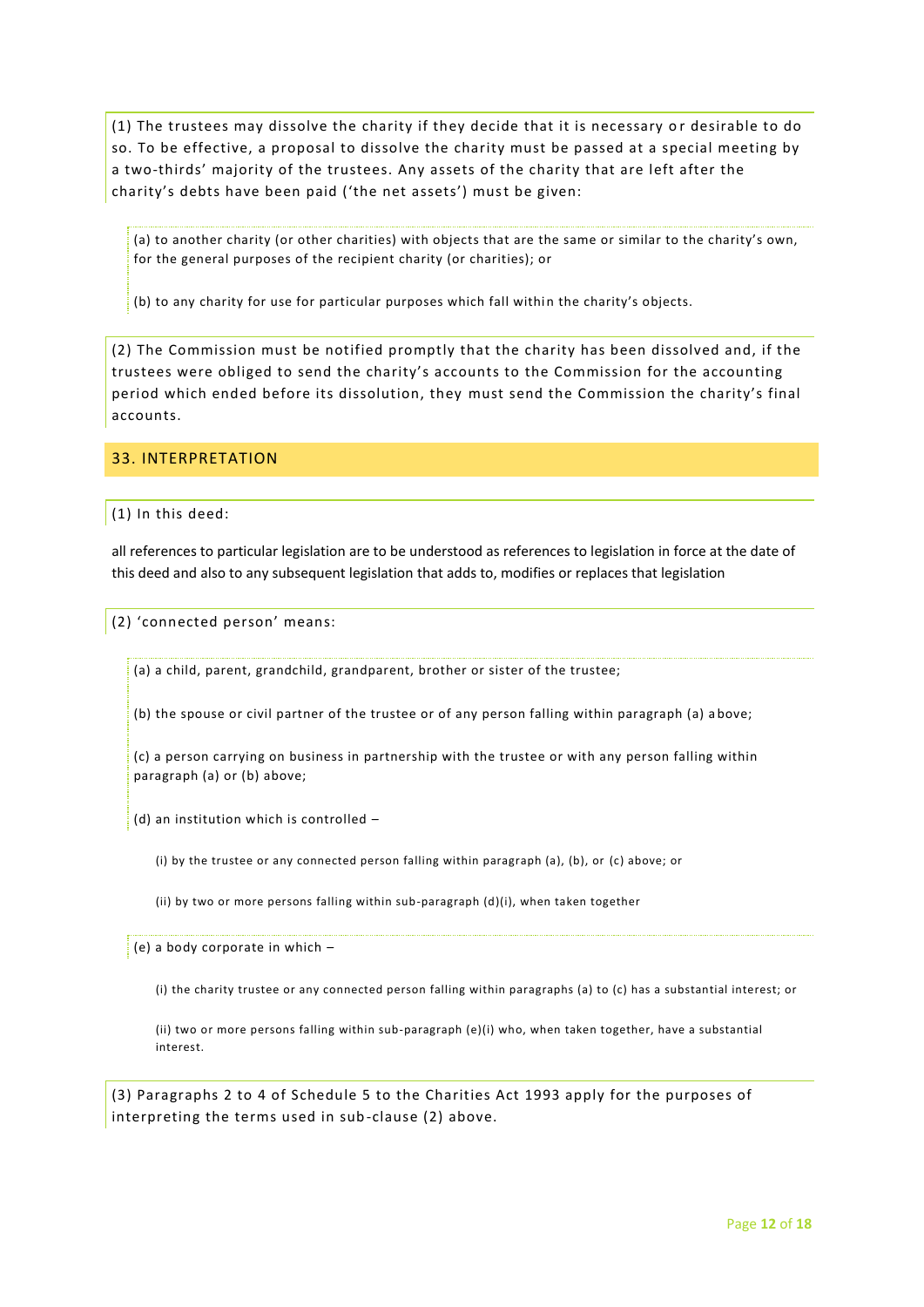# **IN WITNESS OF THIS DEED THE PARTIES TO IT HAVE SIGNED BELOW**

# 1. SIGNED AS A DEED BY: CHRISTOPHER PETER BEDFORD-GAY

# 1(a) Signed:

| on this | (day) of                              | (month) | (year) |
|---------|---------------------------------------|---------|--------|
|         | 1(b) in the presence of (print name): |         |        |

Signed:

Address:

# 2. SIGNED AS A DEED BY: RACHEL ELIZABETH JANE ALMEIDA

2(a) Signed:

| (month) | (year) |
|---------|--------|
|         |        |

2(b) in the presence of (print name):

Signed: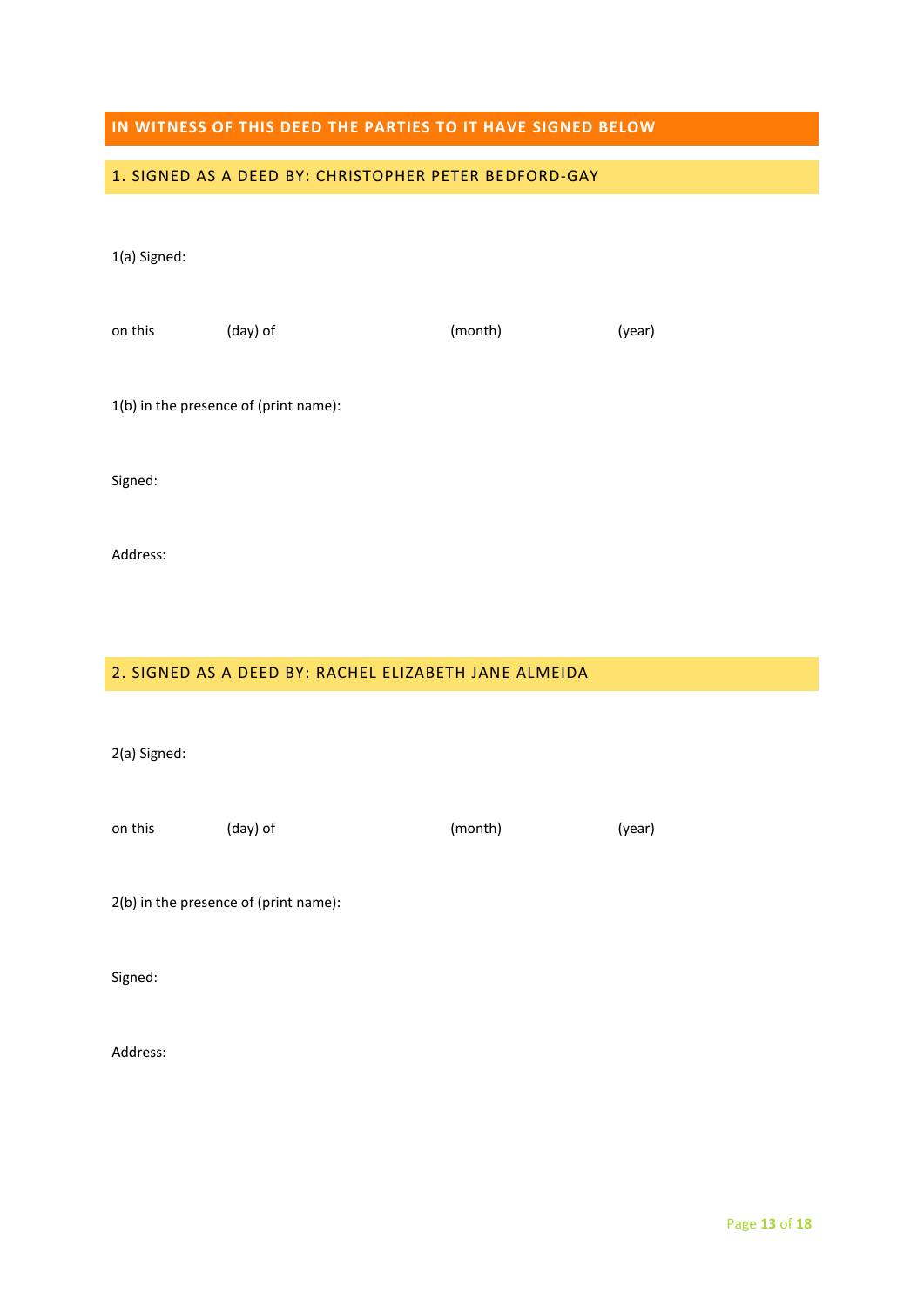# 3. SIGNED AS A DEED BY: ALISON CATHERINE LOUISE ACOSTA BEDFORD

3(a) Signed:

| on this | (day) of                              | (month) | (year) |
|---------|---------------------------------------|---------|--------|
|         |                                       |         |        |
|         | 3(b) in the presence of (print name): |         |        |

Signed: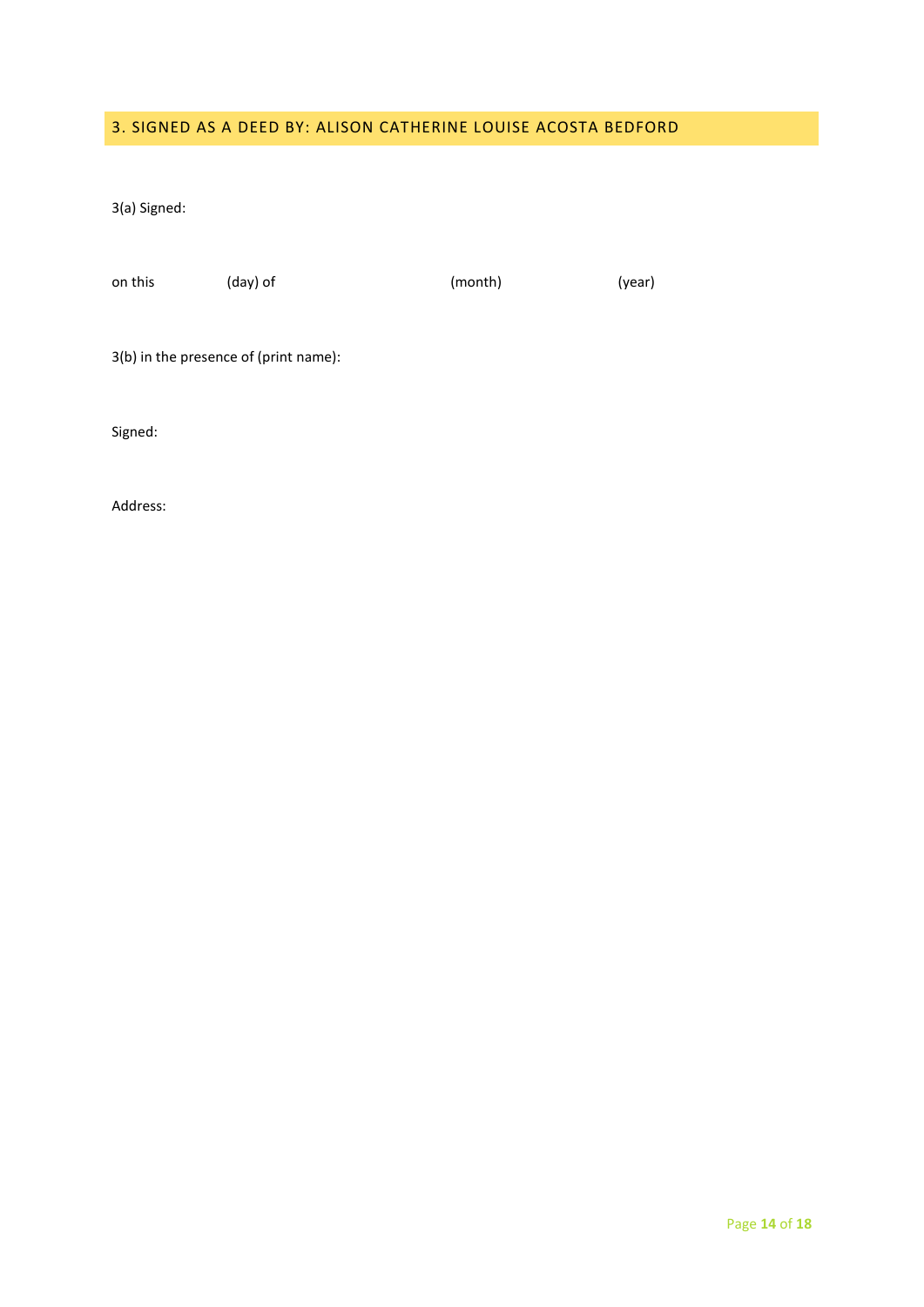# 4. SIGNED AS A DEED BY: FIONA WHITE

1(a) Signed:

| on this                               | (day) of | (month) | (year) |  |
|---------------------------------------|----------|---------|--------|--|
|                                       |          |         |        |  |
| 1(b) in the presence of (print name): |          |         |        |  |

Signed: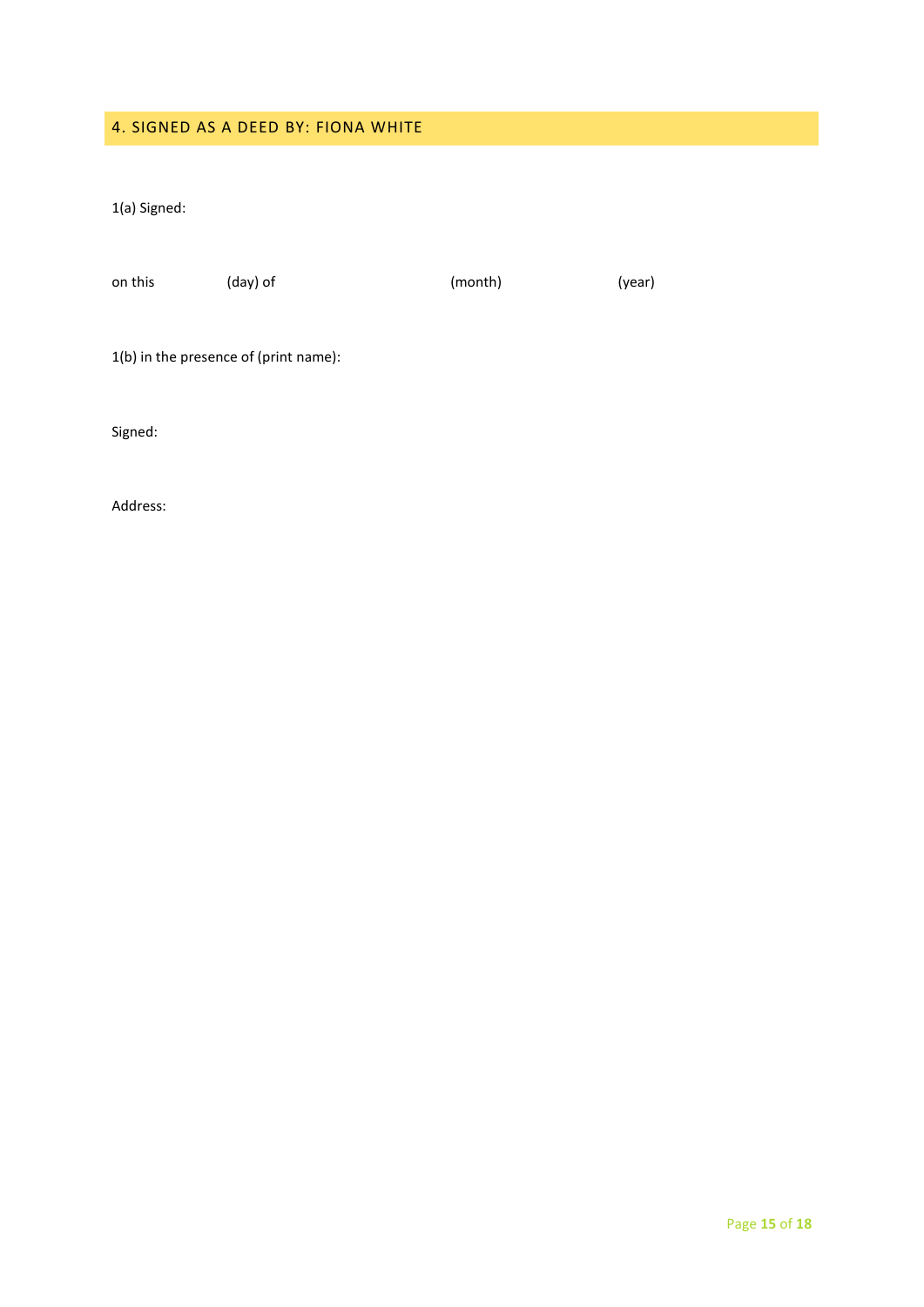# 5. SIGNED AS A DEED BY: JOHN LEVER

1(a) Signed:

| on this | (day) of | (month) | (year) |
|---------|----------|---------|--------|
|         |          |         |        |

1(b) in the presence of (print name):

Signed: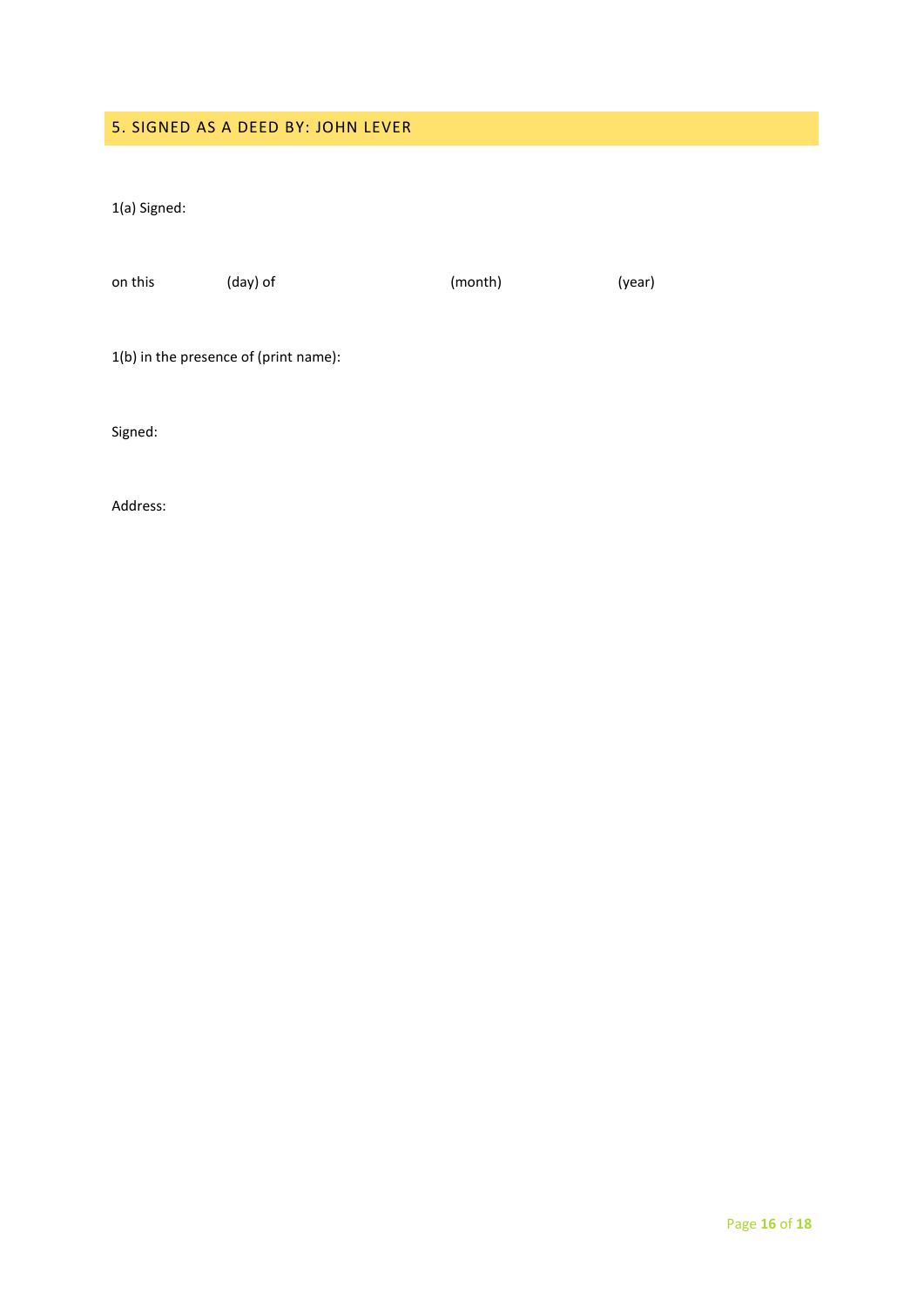# 6. SIGNED AS A DEED BY: HELEN BEDFORD-GAY

1(a) Signed:

| on this | (day) of | (month) | (year) |
|---------|----------|---------|--------|
|         |          |         |        |
|         |          |         |        |

1(b) in the presence of (print name):

Signed: